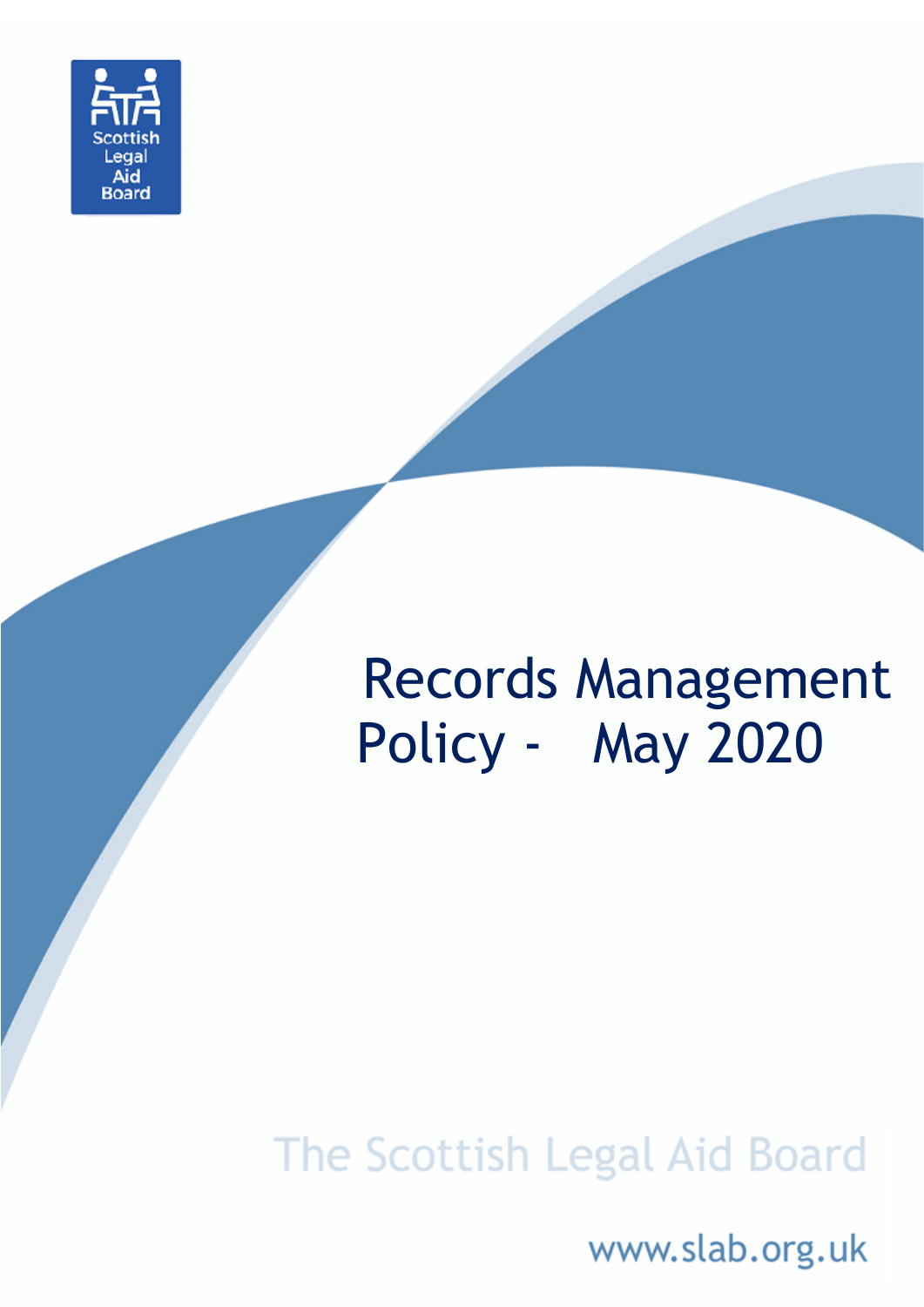### Records Management Policy

#### **Document Control**

| <b>Document Control</b>               |                                                                |                           |
|---------------------------------------|----------------------------------------------------------------|---------------------------|
| Owner: I                              | <b>Graeme Hill</b>                                             |                           |
| Document Control:   V2.5              |                                                                |                           |
| Date Live from:   Feb 2013            |                                                                |                           |
|                                       | Review/Approval Group:   Information Governance Steering Group |                           |
| Last Reviewed:                        | May 2020                                                       |                           |
| Review Due/Cycle:                     | 1 Year                                                         |                           |
| Document Change Log                   |                                                                |                           |
| Version/Author                        | Date                                                           | Comment                   |
| Deborah Dillon<br>V0.1                | <b>Jan 13</b>                                                  | <b>Draft</b>              |
| V <sub>0.2</sub><br>Ben Plouviez (SG) | Feb 13                                                         | <b>Draft</b>              |
| Deborah Dillon<br>V1.0                | Feb 13                                                         | Live                      |
| V2.0<br>Carolyn Pearson               | <b>Jun 15</b>                                                  | Live                      |
| V2.1<br>Carolyn Pearson               | <b>Aug 15</b>                                                  | Live - feedback from IGSG |
| V2.2<br>Carolyn Pearson               | March 16                                                       | Live - Publication Scheme |
|                                       |                                                                | update                    |
| V2.3 Carolyn Pearson                  | Feb 17                                                         | Live - Review             |
| V2.4<br>Lynne Aitchison               | April 18                                                       | Live - Review             |
| V2.5 Judith Cemery                    | <b>May 19</b>                                                  | Live-Review               |
| V2.6 Judith Cemery                    | June 19                                                        | Live-added links and      |
|                                       |                                                                | narrative changes.        |
| V2.7 Rachel Anderson                  | July 19                                                        | Live - added              |
|                                       |                                                                | responsibilities          |
| V2.8 Christine Connerton              | <b>May 20</b>                                                  | Live - Changed            |
|                                       |                                                                | responsibilities and      |
|                                       |                                                                | <b>Review</b>             |

#### **Summary**

The Scottish Legal Aid Board (SLAB) is fully committed to compliance with the requirements of the Public Records (Scotland) Act 2011, (the Act) which came into force on 1 January 2013. SLAB will therefore follow procedures that aim to ensure that all permanent and temporary employees, including those who are working off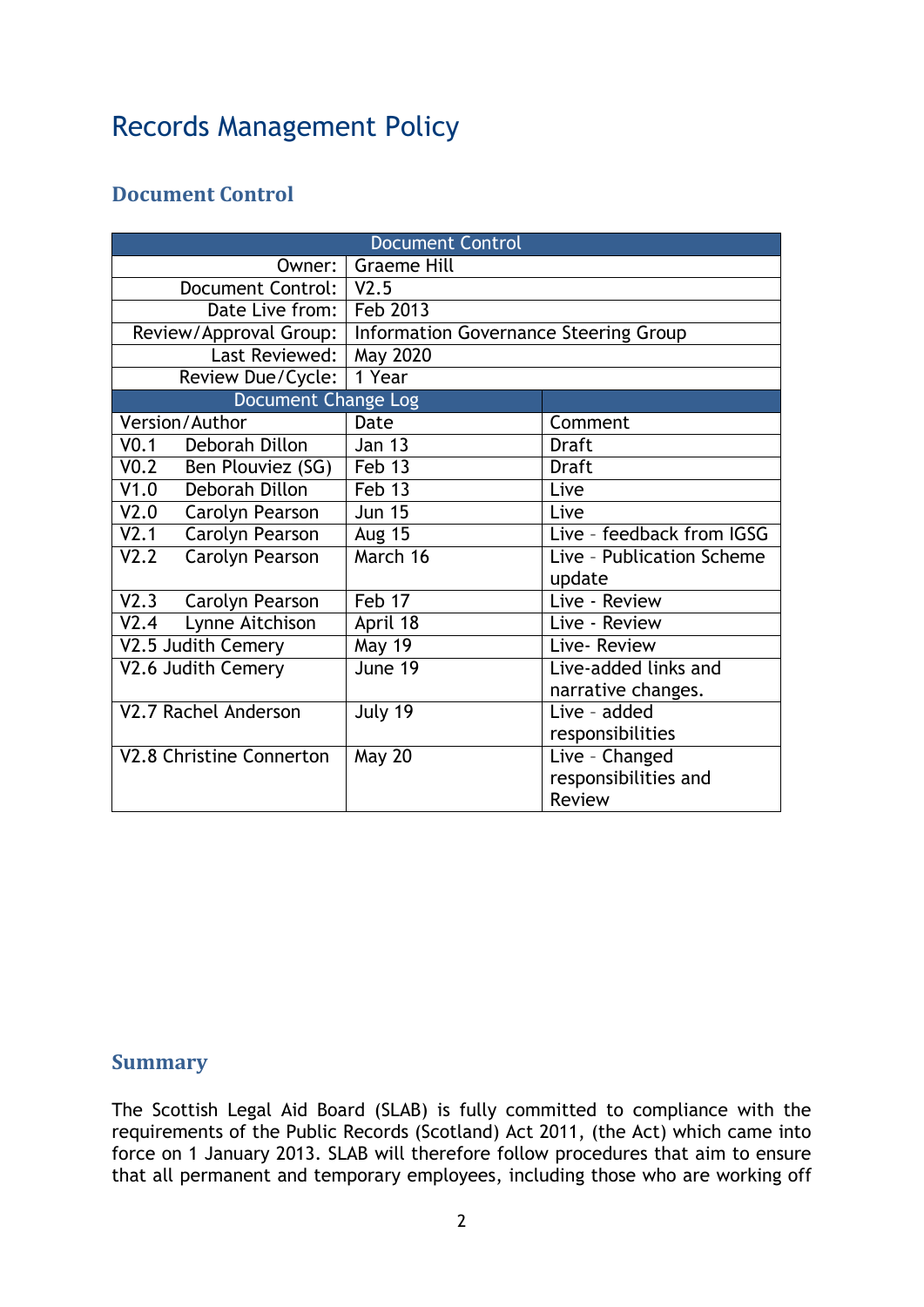site, contractors, agents, consultants, those on secondment and other trusted third parties who have access to any records held by or on behalf of SLAB, are fully aware of and abide by their duties under the Act. This applies to all records regardless of format or medium.

#### **Policy statement**

Records management is vital to the delivery of the services of the Scottish Legal Aid Board (SLAB). We need to be able to deliver our services in an orderly, efficient and accountable manner. Efficient records management will help to ensure that we have the right information at the right time to make the right decisions. It will provide the Board with evidence of what we do and why, therefore protecting the interests of all interested parties. Records, and the information they preserve are an important corporate asset. We aim to balance our commitment to openness and transparency with our responsibility as an effective supplier of Legal Aid in Scotland. We will create and manage records efficiently, make them accessible where it is practicable, protect and store them securely and dispose of them safely at the right time. To support this policy we will ensure that all staff receive appropriate records management training. We will provide procedures and guidance and monitor our compliance with them. We will review our policy on an annual basis and amend where necessary to ensure that it is kept up to date.

The underlying principle of records management is knowing what you have, where it is kept and how long to keep it. This ensures that all records are managed through their lifecycle from creation or receipt, through maintenance and use to disposal.

Good records management relies on the following:

- the creation of appropriate records
- the capture of records (received or created) in record keeping systems
- version control and naming conventions
- the appropriate maintenance and up-keep of these records
- controlled access to records
- the regular review of information
- the controlled retention of information
- the controlled destruction of information.

Through adhering to these principles SLAB will benefit from:

- records being easily and efficiently located, accessed and retrieved
- information being better protected and securely stored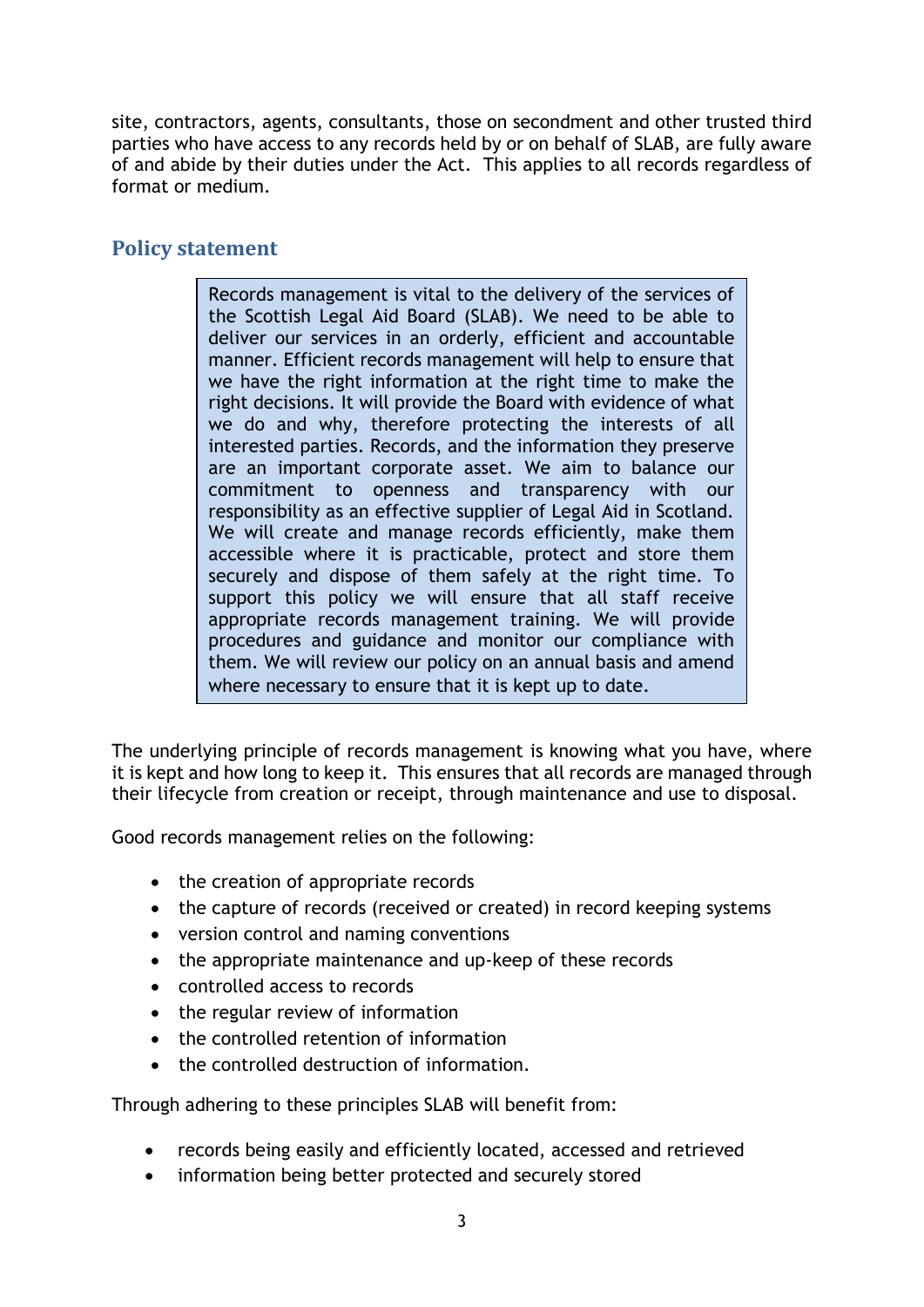- records not being kept for longer than necessary
- records being disposed of safely and at the right time.

As a public body we are required by law to manage our records properly. Legislation such as the General Data Protection Regulation 2016, Data Protection Act 2018 and Freedom of Information (Scotland) Act 2002 set out specific requirements in relation to the creation and management of records.

This policy:

- defines how our records must be managed
- enables compliance of existing and evolving records management practice
- enables the identification and promotion of best practice
- supports the increased use of electronic records as a means of gaining organisational benefits without introducing additional risks

Standards defining records management practice in the following areas will be adopted:

- determining what constitutes a record
- version control
- creation and maintenance of retention schedules
- determining how long to retain records
- identifying vital records
- indexing/classification
- storage and handling
- access and security
- monitoring compliance and disposal

This policy is designed according to the requirements of the international standard for records management BS ISO 15489.

#### **What does this policy apply to?**

This policy applies to the management of records, in all technical or physical formats or media, created in the conduct of business activities.

Although, not an exhaustive list, examples of items that can constitute a record are:

- documents (including written and typed documents and annotated copies)
- computer files (including word files, databases, spreadsheets and presentations)
- paper based files
- electronic mail messages
- reports
- intranet and internet web pages
- CCTV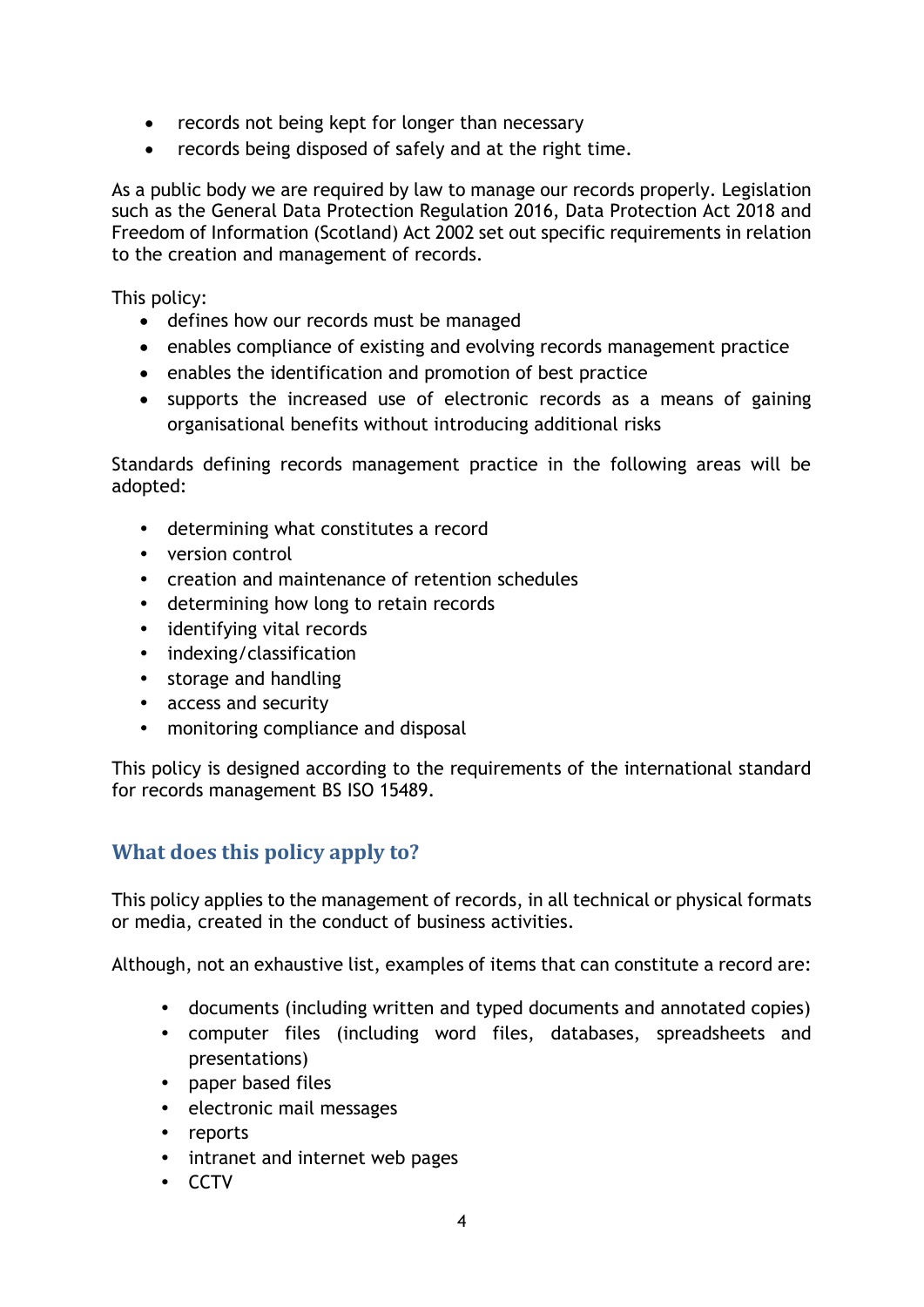#### **Who does this policy apply to?**

This policy applies to all employees of the Scottish Legal Aid Board (both permanent and temporary), contractors, consultants, secondees and student placements / interns who have access to records, wherever these records may be located. The policy aims to ensure that all staff are aware of what they must do to manage records in an effective and efficient way.

#### **Why do we need to manage records?**

Maintaining appropriate and effective records management practices will help to deliver and to meet our statutory duties. By adopting this policy we aim to ensure that the record, whatever form it takes, is authentic, accurate, accessible, complete, comprehensive, compliant and effective, to:

- help us carry out our business
- help us make informed decisions
- protect the rights of employees, regulated entities, and the public
- track policy changes and development
- make sure we comply with relevant legislation
- provides an audit trail to meet business, regulatory and legal requirements
- make sure that we work efficiently as an organisation
- support continuity and consistency in management and administration
- make sure that we are open, transparent and responsive
- support research and development
- promote our achievements

#### **Regulatory environment**

We work in a regulatory environment influenced by a number of factors:

a) Statute, case law and regulations govern our business environment; these include but are not limited to:

- General Data Protection Regulation 2016
- Data Protection Act 2018
- Freedom of Information (Scotland) Act 2013
- Environmental Information Regulations (Scotland) 2004
- Anti-Terrorism, Crime and Security Act 2001
- The Crime and Disorder Act 1998 Section 115 relates to the disclosure of information
- The Computer Misuse Act 1990
- The Human Rights Act 1998
- The Re-use of Public Sector Information Regulations 2015
- Public Records (Scotland) Act 2011
- The Legal Aid (Scotland) Act 1986 and all associated regulations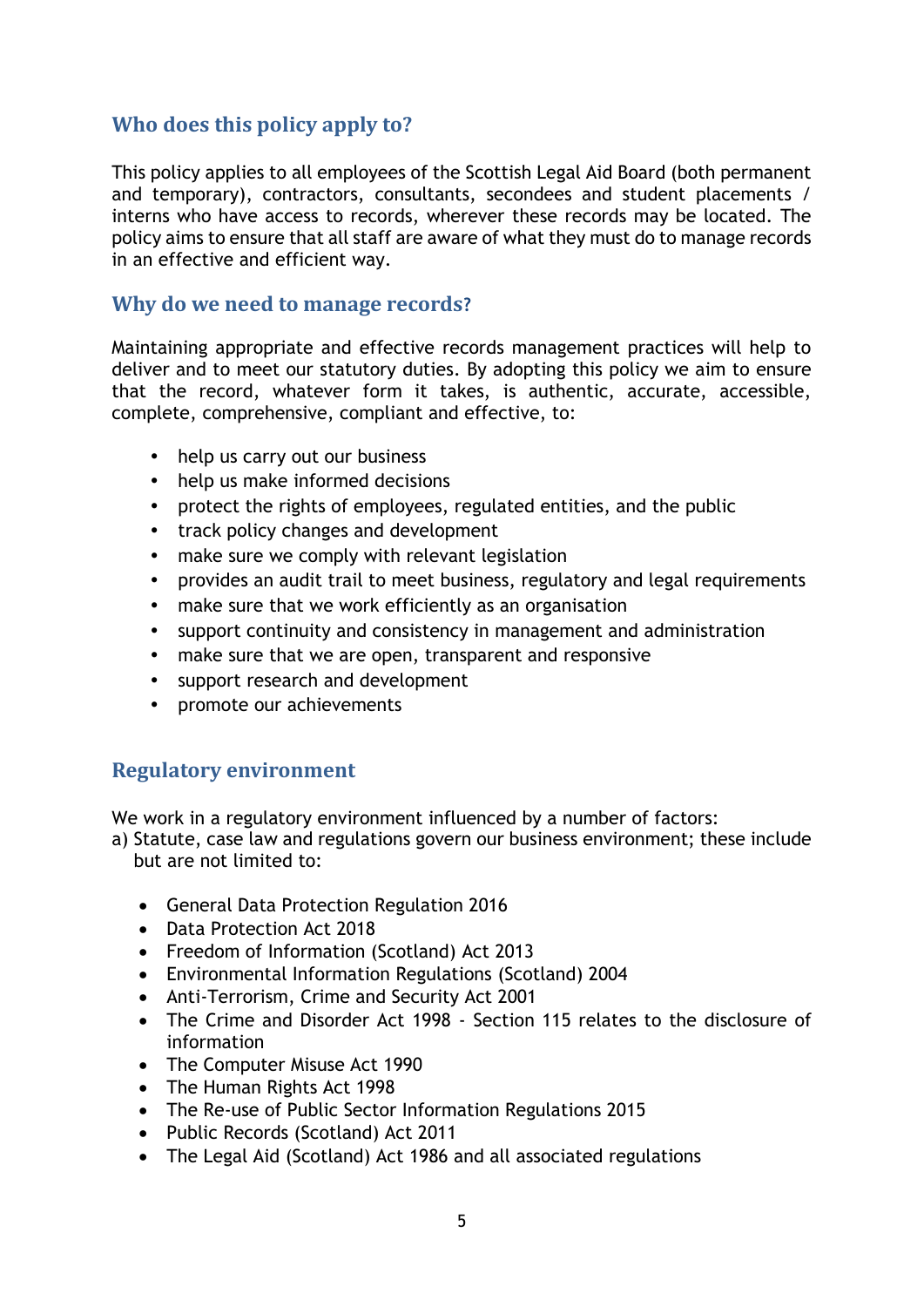b) Codes of practice – Section 61 Code of Practice on Records Management under the Freedom of Information (Scotland) Act 2002. Freedom of information legislation is only as good as the quality of the records to which it provides a right of access. Such rights are of limited use if reliable records are not created in the first place, if they cannot be found if needed, or if the arrangements for their eventual archiving or destruction are inadequate.

This policy assists us meeting the requirements of the Section 61 Code of Practice.

c) Section 23 of the Freedom of Information (Scotland) Act 2002 states that a Public Authority must adopt and maintain a Publication Scheme.

In terms of the records you create you should be aware which of these are made available via our Publication Scheme which can be found <https://www.slab.org.uk/about-us/access-to-information/publication/index.html>

When a record, that is available via our Publication Scheme, is updated the owner must ensure that the new version is correctly available. To ensure your record is uploaded correctly the change should be communicated to the Chief Executive's Office who is responsible for the Publication Scheme and Communications who is responsible for the website. If a record is created that you believe fits into one of the classes of information published, this should be made available. The Information Governance Steering Group will make the final decision on whether a record should be published.

#### **Roles and responsibilities**

All staff have a responsibility to manage records effectively from creation to disposal. This is done by documenting all decisions and actions taken throughout the record lifecycle, to disposal.

Senior management responsibility for the Records Management lies with Graeme Hill, Director of Corporate Services and Accounts.

The Records Management Specialist is responsible for coordinating records management procedures and practices as well as promoting, monitoring and reporting compliance with the policy. Other duties include providing support to IAO's and issuing guidance to all staff throughout the organisation. For enquiries relating to the Records Management Plan and the operation of records management within SLAB, the contact is Christine Connerton, Records Management Specialist.

Other staff have different roles in relation to records management and these responsibilities are detailed below:

Executive team – board level responsibility for ensuring compliance with this policy lies with the Director of Corporate Services and Accounts in his capacity as Senior Information Risk Owner (SIRO). Individual Executive Team members have responsibility for ensuring that their departments follow the procedures and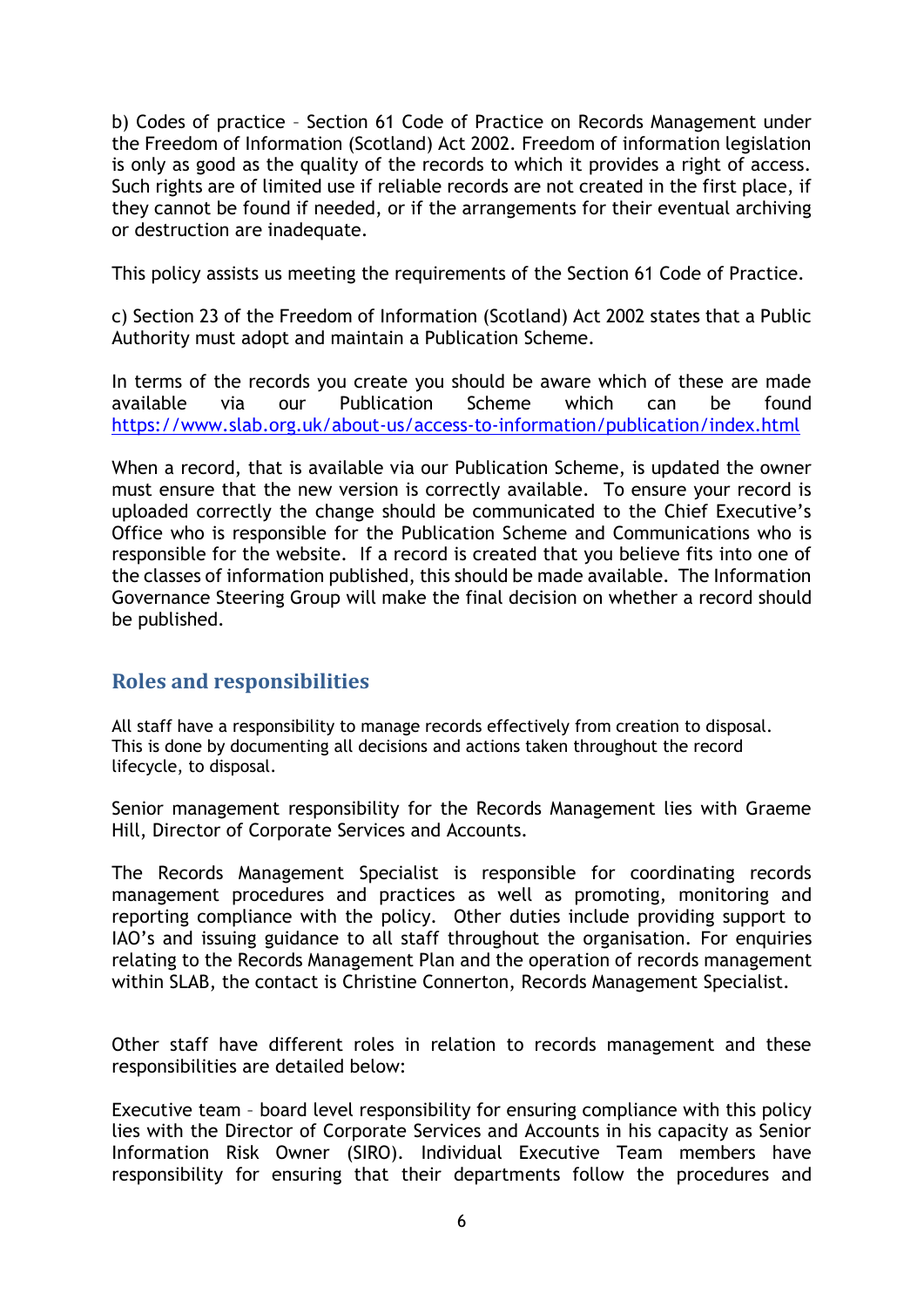guidance in place that comply with the Records Management Policy and that records management within the organisation is carried out in accordance with those procedures.

The Executive Team will make provision for a regular review, by way of an Internal Audit, of the records management policy and retention schedules and will instigate modifications where necessary.

Senior Management recognise the importance of maintaining a corporate memory of events and activities and is committed to providing sufficient staffing, technical and organisational resources to ensure that the above requirements for dealing with records can be achieved and maintained.

The Delivery of Records Management Plan Steering Group – this has, but not limited to, the following responsibilities:

- to ensure that the Records Management policy and associated policies and guidance are kept up to date and relevant
- to raise staff awareness of records management
- to provide advice, assurance and guidance to the executive team, senior managers and line managers
- assist with auditing compliance with the records management policy and associated standards
- develop and maintain retention and disposal schedules and document disposal activity.

Line Managers / Information Asset Owners

- Will familiarise themselves with, and follow, records management procedures and practices and ensure that their staff do likewise
- Ensure that staff have access to only the level of information held in records that is required to do their jobs effectively
- Identify staff training needs and arrange for them to be addressed
- For their own areas, oversee the application of retention schedules to provide input into their development
- Undertake management reporting
- Ensure records are held in appropriately secure conditions, depending upon their classification
- Ensure records can be accessed as needed
- Support users
- Certify through the annual Statement of Internal Control that information for which they are responsible is managed in a way which complies with this policy

All staff